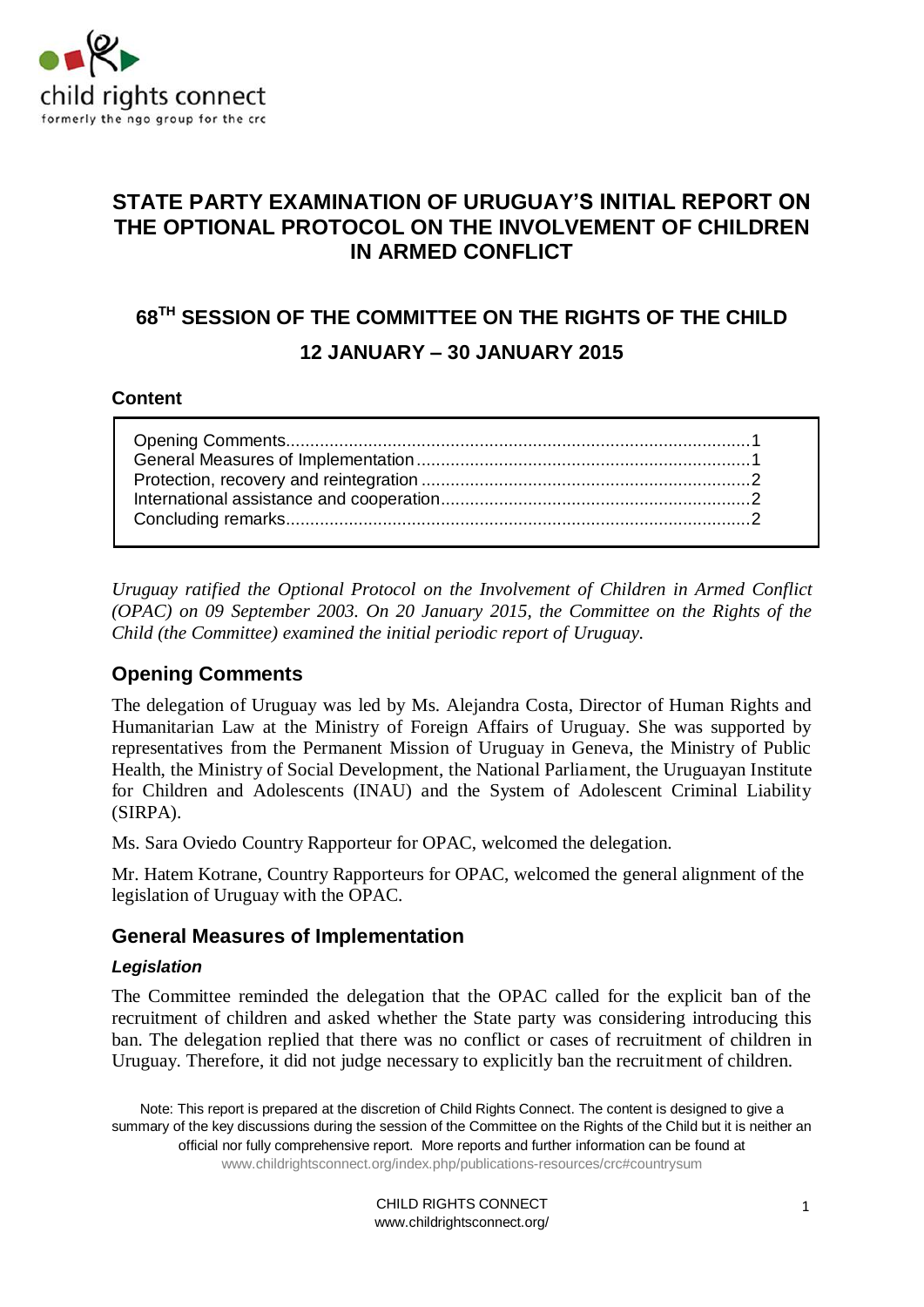The Committee inquired about children's enrolment in military schools. The delegation explained that teenagers could enrol in military school. They were virtually considered as adults, however, parents or guardians had to give their consent to the enrolment. The delegation added that no complaints had been made on this issue.

The Committee was concerned about the way in which disciplinary matters were addressed in military institutions, and asked whether a follow-up mechanism existed. The delegation replied that there was no follow-up mechanism in place. However, military institutions fell under the umbrella of the Ministry of Defence, and complaints regarding punishment in military institutions could be made to the National Human Rights Institute.

## *Coordination and monitoring*

The Committee asked about the existence of a coordinating body for the implementation of the OPAC. The delegation said that there was no coordination of activities regarding the implementation of the OPAC

#### *Dissemination and training*

The Committee asked about training and dissemination of the OPAC. The delegation answered that trainings focusing on the right to peace were organised with a main focus on peacekeeping. The provisions of the OPAC were taught at school, although they did not constitute a specific subject in schools curriculum. In addition, the dissemination of human rights was the basis of the current plan for education of the State party.

#### *Cooperation with civil society*

The Committee asked if civil society had participated in the drafting of the State's initial report on the OPAC. The delegation did not provide an answer.

## **Prevention**

The Committee noted that there was no current armed conflict in the State party and that there was no forced or voluntary recruitment of children.

## **Protection, recovery and reintegration**

The Committee asked whether there were rehabilitation measures in place for former child soldiers moving to Uruguay and if there were measures established to deal with unaccompanied children coming from conflict zones. The delegation replied that former child soldiers moving to Uruguay were treated under the same procedures as migrant children. It added that there were several children coming from conflict zones in State party. However, it was difficult to establish whether they had been used as soldiers in their countries of origin. The delegation also explained that basic services and care were provided to unaccompanied children under an established protocol. Links were established with childhood organisations from the children's countries of origin to inquire about the situation of the children.

## **International assistance and cooperation**

The Committee asked if extraterritorial jurisdiction was conditioned by the principle of double criminality. The delegation confirmed that the principle was applied.

## **Concluding remarks**

Ms. Oviedo and Mr. Kotrane, the Country Rapporteurs, thanked the delegation and indicated that the main goal of the Committee was to facilitate the implementation of the OPAC.